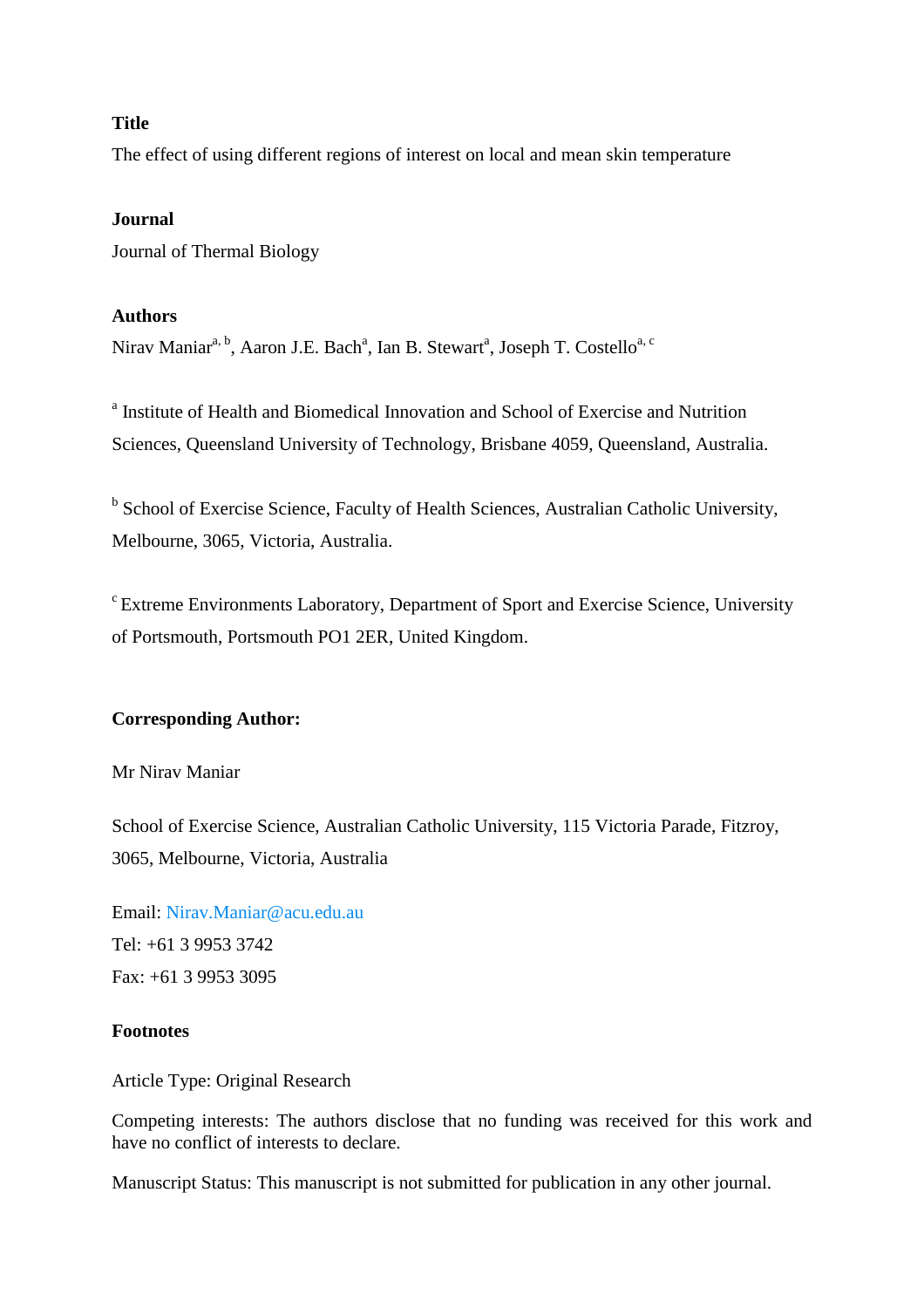### **Abstract**

The dynamic nature of tissue temperature and the subcutaneous properties, such as blood flow, fatness, and metabolic rate, leads to variation in local skin temperature. Therefore, we investigated the effects of using multiple regions of interest when calculating weighted mean skin temperature from four local sites. Twenty-six healthy males completed a single trial in a thermonetural laboratory (mean  $\pm$  SD): 24.0 (1.2) °C; 56 (8%) relative humidity; < 0.1 m/s air speed). Mean skin temperature was calculated from four local sites (neck, scapula, hand and shin) in accordance with International Standards using digital infrared thermography. A 50 x 50 mm square, defined by strips of aluminium tape, created six unique regions of interest, top left quadrant, top right quadrant, bottom left quadrant, bottom right quadrant, centre quadrant and the entire region of interest, at each of the local sites. The largest potential error in weighted mean skin temperature was calculated using a combination of a) the coolest and b) the warmest regions of interest at each of the local sites. Significant differences between the six regions interest were observed at the neck ( $P < 0.01$ ), scapula (P  $< 0.001$ ) and shin (P  $< 0.05$ ); but not at the hand (P = 0.482). The largest difference ( $\pm$  SEM) at each site was as follows: neck  $0.2$  (0.1) °C; scapula 0.2 (0.0) °C; shin 0.1 (0.0) °C and hand 0.1 (0.1) °C. The largest potential error (mean  $\pm$  SD) in weighted mean skin temperature was 0.4 (0.1) °C ( $P < 0.001$ ) and the associated 95% limits of agreement for these differences was 0.2 to 0.5 °C. Although we observed differences in local and mean skin temperature based on the region of interest employed, these differences were minimal and are not considered physiologically meaningful.

### *Keywords*

Tissue temperature; infrared thermography; variability; region of interest; thermoregulation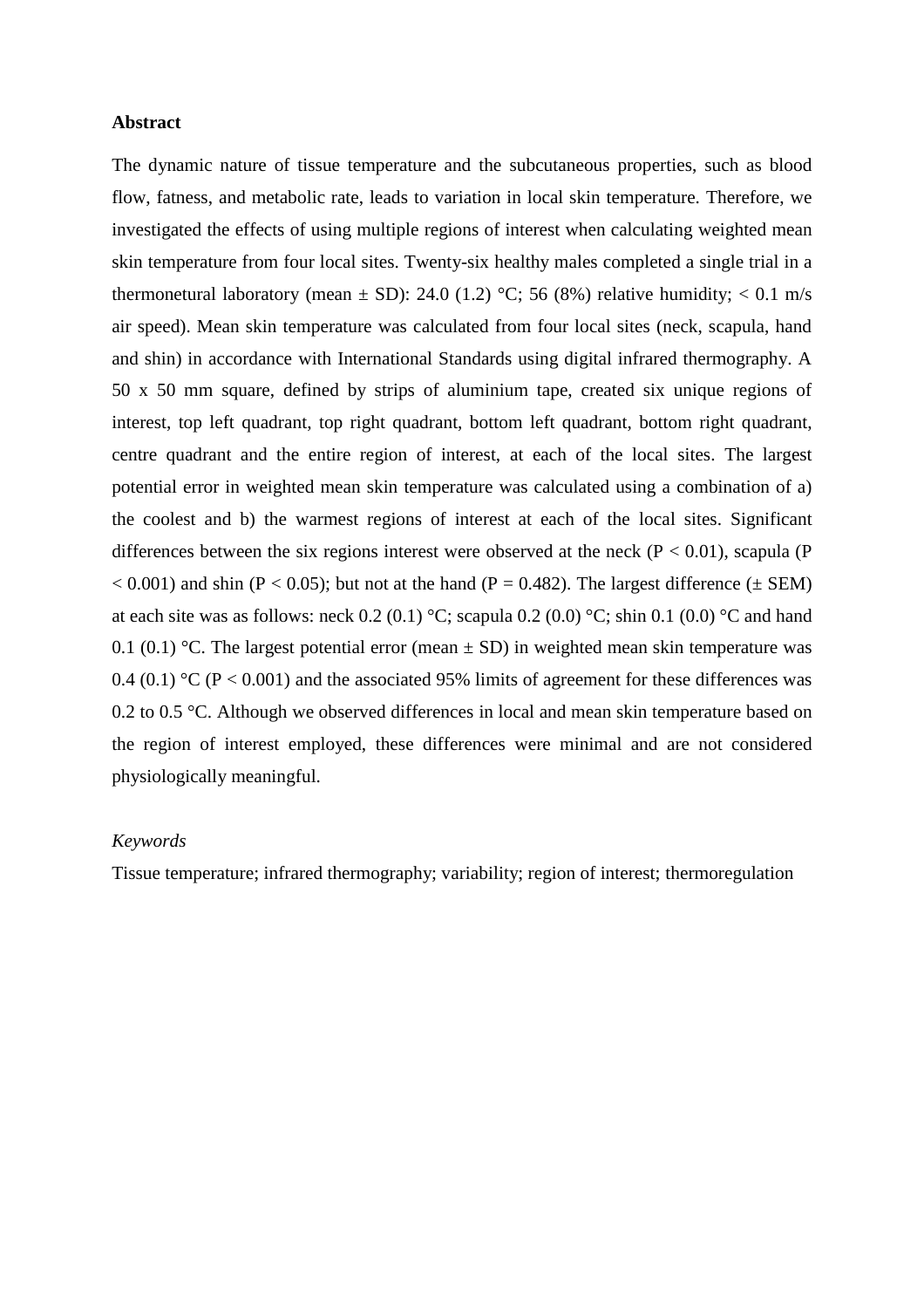### 1. **Introduction**

Skin temperature measurement is commonly used to explore the interaction between human thermophysiology and the external environment (Livingstone et al., 1987). Local skin temperature can be used to monitor and detect inflammation associated with knee replacement (Haidar et al., 2006; Mehra et al., 2005), rheumatoid arthritis (Rajapakse et al., 1981), osteoarthritis (Denoble et al., 2010), allergies (Rokita et al., 2011), frozen shoulder (Vecchio et al., 1992) and even tendinitis (Miyakoshi et al., 1998). Mean skin temperature on the other hand, is most commonly used as an important component of overall thermal stress (Frim et al., 1990), thermal comfort (International Organisation for Standardisation, 2004) and in the calculation of mean body temperature (Colin et al., 1971).

In order to truly measure mean skin temperature accurate measurements must be taken from the body's entire surface area. Obviously this is not possible, resulting in the estimation of mean skin temperature. Therefore, the greater the number of sites the more accurate the estimation (Taylor et al., 2014), although these larger site formula are not without limitations. The calculation of mean skin temperature generally requires the use of 3 to 15 local skin temperature sites with appropriate weightings (Choi et al., 1997). In field use, numerous sites can become time-consuming, cumbersome and restrictive to movement. Olesen (1984) proposed that if environmental conditions produced small intra-site skin temperature variability, such as that seen in hot or thermoneutral conditions, relatively less sites were necessary for accurate mean skin temperature compared to formula needed in cold ambient temperatures. Due to the dynamic nature of skin temperature and the subcutaneous properties altering intra-site variability, such as blood flow, fatness, and metabolic rate, subjective placement of measurement devices could result in erroneous calculations of mean skin temperature, particularly during repeated trials. Unfortunately, current formulae (Hardy et al., 1938; Ramanathan, 1964) and standards (International Organisation for Standardisation, 2004) have failed to provide specific anatomical landmarks for the placement of monitoring devices. This has led to the subjective placement of conductive and infrared devices within a given region of interest (Frim et al., 1990; Pascoe et al., 2012).

Cutaneous blood flow and microcirculation are two factors that are known to influence skin temperature (Maley et al., 2014). Whilst alterations in cutaneous flow alter skin temperature at a gross level, local deviations are more difficult to accurately predict due the complexity of the microvasculature distribution patterns (Braverman, 2000). Indeed, with the complexity of the underlying anatomy of various measurement sites, it is plausible that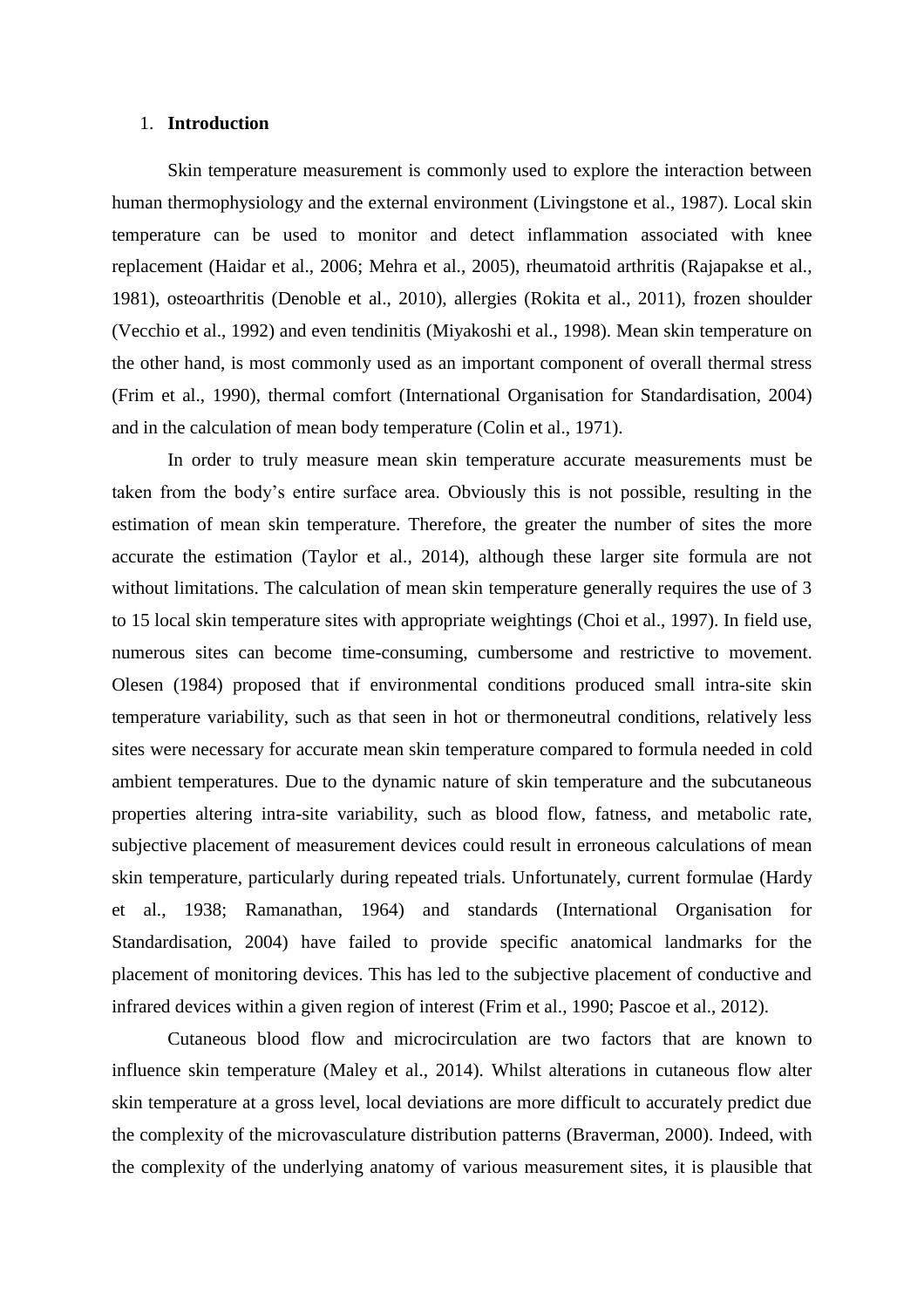variations in the underlying tissue composition including muscle, adipose tissue, blood vessels, bone, tendons, and ligaments could alter skin temperature within a region of interest (Ludwig et al., 2014). It is well established that adipose tissue has insulating properties, which affects thermal conductivity and, by altering heat transfer between the core and skin, influences skin temperature measurement (Cooper and Trezek, 1971). Several studies have demonstrated this by comparing the thermal response of obese and lean individuals (LeBlanc, 1954; Livingstone et al., 1987; Savastano et al., 2009). LeBlanc (1954) showed changes in skin temperature were proportional to the degree of adiposity between individuals and Fournet et al. (2013) found a significant relationship between skin fold thickness and skin temperature distribution at the anterior torso, a region of high adiposity.

Several studies have shown significant variations in skin temperature at local sites, which could affect mean skin temperature calculation (Frim et al., 1990; Livingstone et al., 1987; Pascoe et al., 2012). Both Frim et al. (1990) and Livingstone et al. (1987) reported significant variations in local sites, including the torso, of over  $7 \text{ °C}$  as measured by thermistors and thermography. However, it is unclear if these known temperature variations in local sites have the potential to propagate to erroneous calculations of mean skin temperature. Therefore, the purpose of the current study was to examine the effects of using multiple regions of interest when calculating mean skin temperature from four local sites in healthy males.

### 2. **Methods**

### *Participants*

After ethical approval from the Human Research Ethics Committee (Queensland University of Technology), 26 healthy, recreationally active males volunteered to participate in this study (Table 1). Prior to commencing the study all participants completed a health screen questionnaire and informed verbal and written consent was acquired. Contraindications for participation included a history, or current existence of any cardiopulmonary disease, acute skin conditions (e.g. adhesive tape allergy), any metabolic, arterial, venous or lymphatic pathology, current history of smoking, or the use of any medication that alters cardiovascular function or thermoregulation.

# **INSERT TABLE 1 HERE**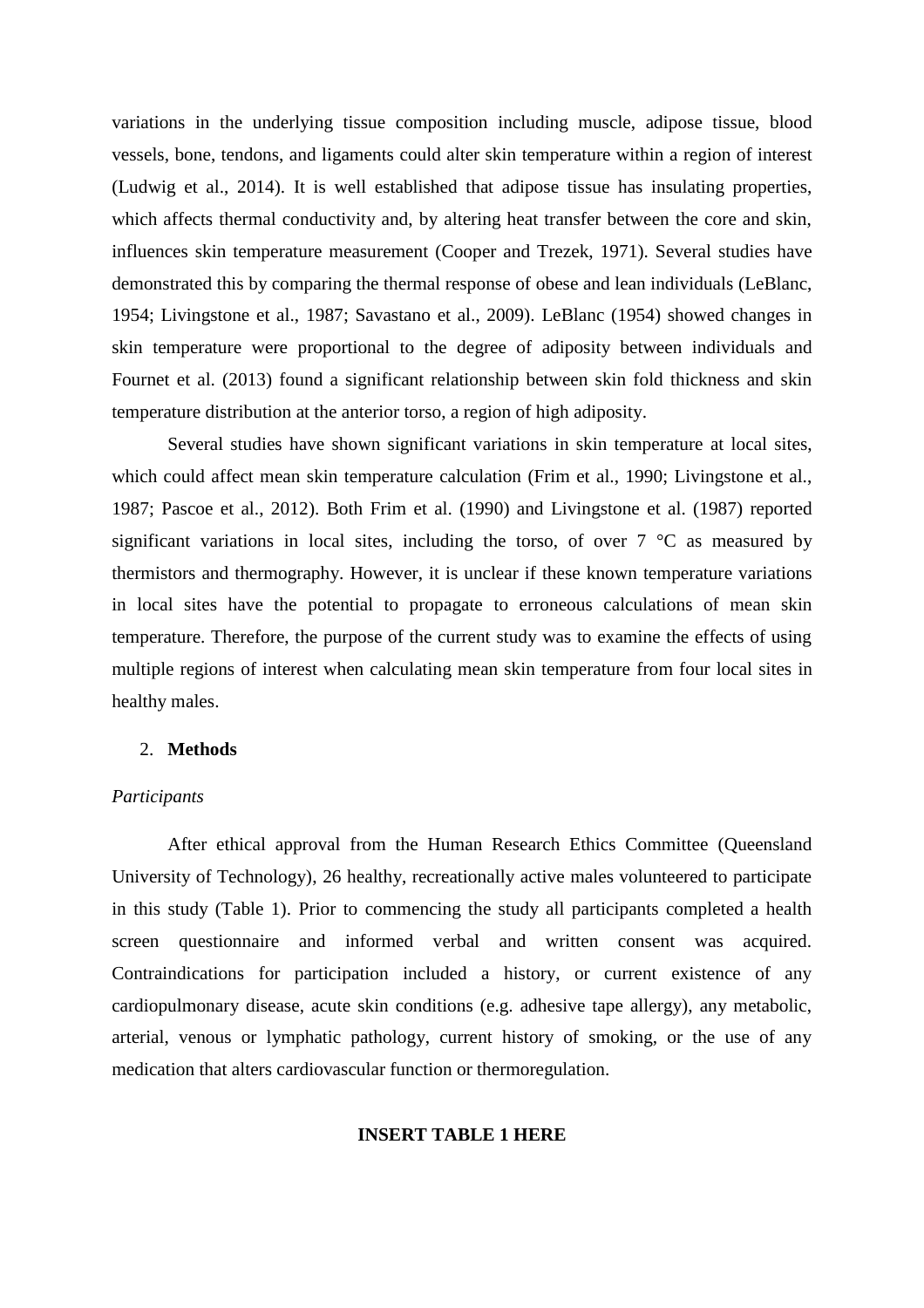### Procedure

### *Pre-experimental Protocol.*

Participants were instructed to avoid prolonged sun exposure five days prior to the testing day to prevent sunburn. Where appropriate, any measurement site with exposed hair was shaved at least 36 hours before testing (Togawa and Saito, 1994) to prevent inflammation or damage to the skin surface artificially raising skin temperature and influencing infrared measurements (Merla et al., 2010). In preparation for testing, participants did not engage in exercise, ingest caffeine or alcohol 24 hours prior to (Ammer and Ring, 2006), have a hot shower within two hours of arriving to the laboratory and kept the measurement sites clean of ointments and cosmetics (Selfe et al., 2006).

#### *Experimental Protocol*

Initially four body locations (Figure 1) in accordance with ISO 9886 (International Organisation for Standardisation, 2004) were cleaned with alcohol swabs to remove any contaminants influencing skin emissivity (Bernard et al., 2013). The four sites were marked with a square bordered by 3 mm x 50 mm strips of aluminium tape on each side (3M, St. Paul, Minnesota, United States), providing a 50 mm x 50 mm measurement area. The tape acted as an inert marker that allowed for the identification of each region of interest during post-processing of the thermal images (Costello et al., 2012a). The readings from these sites were used to calculate mean skin temperature using the following equation (International Organisation for Standardisation, 2004):

$$
\bar{T}_{sk} = (T_{neck} \cdot 0.28) + (T_{scapula} \cdot 0.28) + (T_{hand} \cdot 0.16) + (T_{shin} \cdot 0.28)
$$

Where  $T_{neck}$  represents the skin temperature (°C) of that region and the numerical value (e.g. 0.28) is the weighted value applied to that site. A conventional seated 20 minute acclimation (Marins et al., 2014) took place in a temperature- controlled, fluorescently lit room without the existence of electric heat generators, wind drafts or external radiation. Skin temperature measurements were taken in a controlled thermoneutral environment;  $24.0 \pm 1.2$  °C,  $56 \pm 8$ % relative humidity (QuestTEMP 36, 3M, St. Paul, Minnesota, United States), < 0.1 m/s air speed (Kestrel Pocket Weather 4000, Nielsen-Kellerman, Boothwyn, Pennsylvania, USA). Participants clothing ensemble consisted of shoes, socks, underwear and shorts for the duration of experimental testing.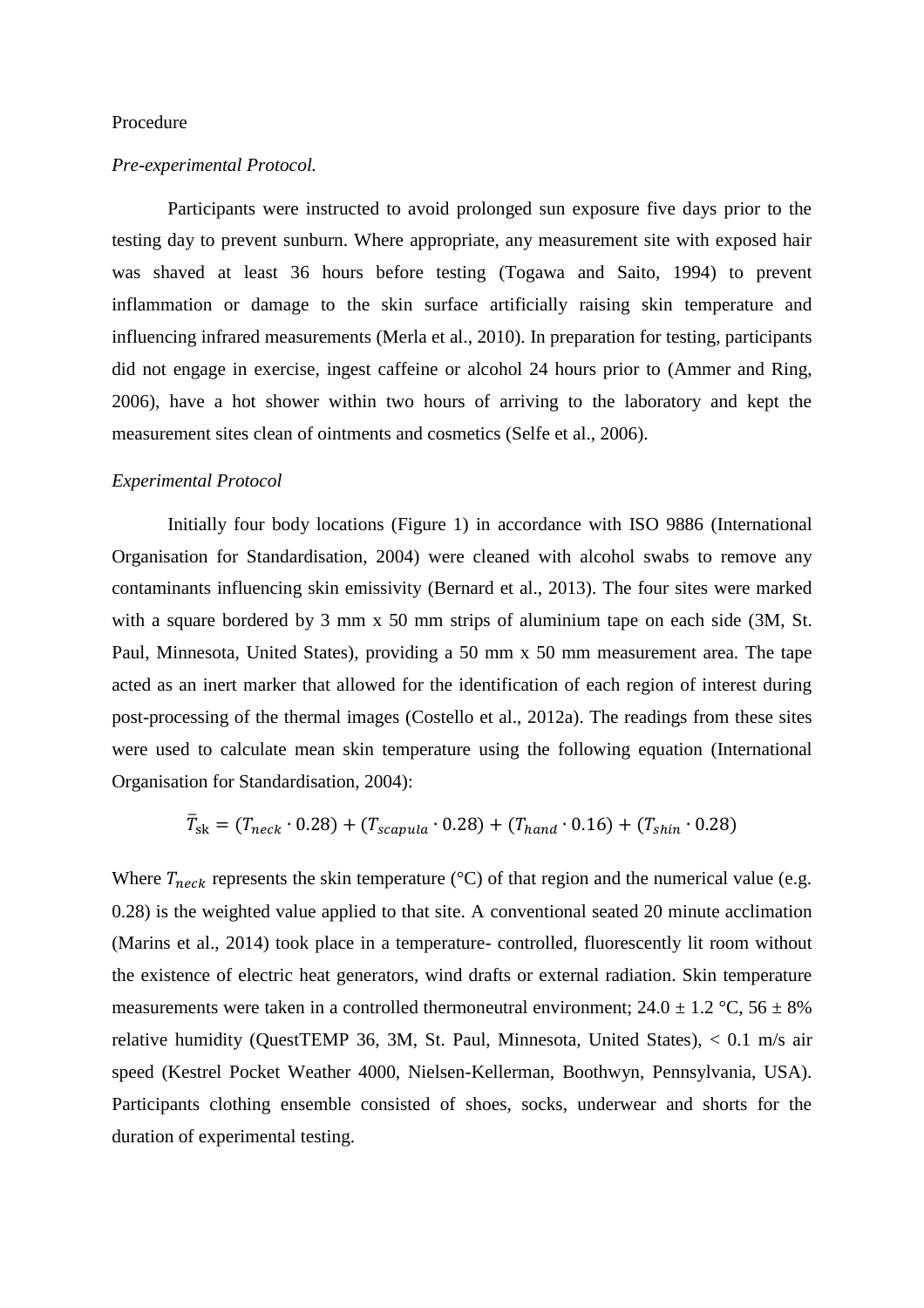Data collection consisted of repeated skin temperature measurements taken using a calibrated, uncooled digital infrared camera A305sc (FLIR Systems, Wilsonville, Oregon, USA) with an image resolution of 320 x 240 pixels and a minimal detectable temperature difference of  $\leq 0.05$  °C at 30 °C. The infrared camera was positioned on a level tripod perpendicular to the seated, resting participant (90°) at a distance of 0.8-1.1 m depending on the height and size of the participant (Ammer and Ring, 2006). The camera was assembled and allowed to stabilise for at least 60 minutes prior to subject arrival (Grgić and Pušnik, 2011). A constant skin emissivity for the infrared camera was set to  $\varepsilon = 0.98$  in accordance with previous research (Steketee, 1973).

#### **INSERT FIGURE 1 HERE**

### *Post processing analysis*

Post-processing FLIR R&D software (version 3.4.13191.2001, FLIR Systems, Wilsonville, Oregon, USA) was used to input recorded variables such as ambient temperature, relative humidity, camera distance and skin emissivity. Skin temperature was derived from three thermal images that encompassed the four regions of interest taken within a 15 second period. Each region of interest was divided into four equal quadrants with a mean  $\pm$  SD pixel size of 15  $\pm$  2 by 15  $\pm$  2, with an additional equal quadrant placed over the centre of the region (Figure 2). Further to this, skin temperature of the whole region of interest was measured (mean  $\pm$  SD pixel size = 30  $\pm$  4 by 30  $\pm$  5).

### **INSERT FIGURE 2 HERE**

### *Statistical analysis*

The data are displayed as mean  $\pm$  SD unless otherwise stated. Normality was assessed using descriptive methods (skewness, outliers, and distribution plots) and inferential statistics (Shapiro–Wilk test). When the assumption of sphericity was violated, significance was adjusted using the Greenhouse-Geisser method to adjust the degrees of freedom to increase the critical values of the F-ratio. Four separate repeated measures analysis of variance (ANOVA) were performed to assess the effect of region of interest (total region of interest [Total], top left quadrant [QLTop], top right quadrant [QRTop], bottom left quadrant [QLBottom], bottom right quadrant [QRBottom], centre quadrant [Centre]) on the four local sites. Pair-wise comparisons, using a Bonferroni correction, were performed where significant differences were observed in region of interest. Mean skin temperatures,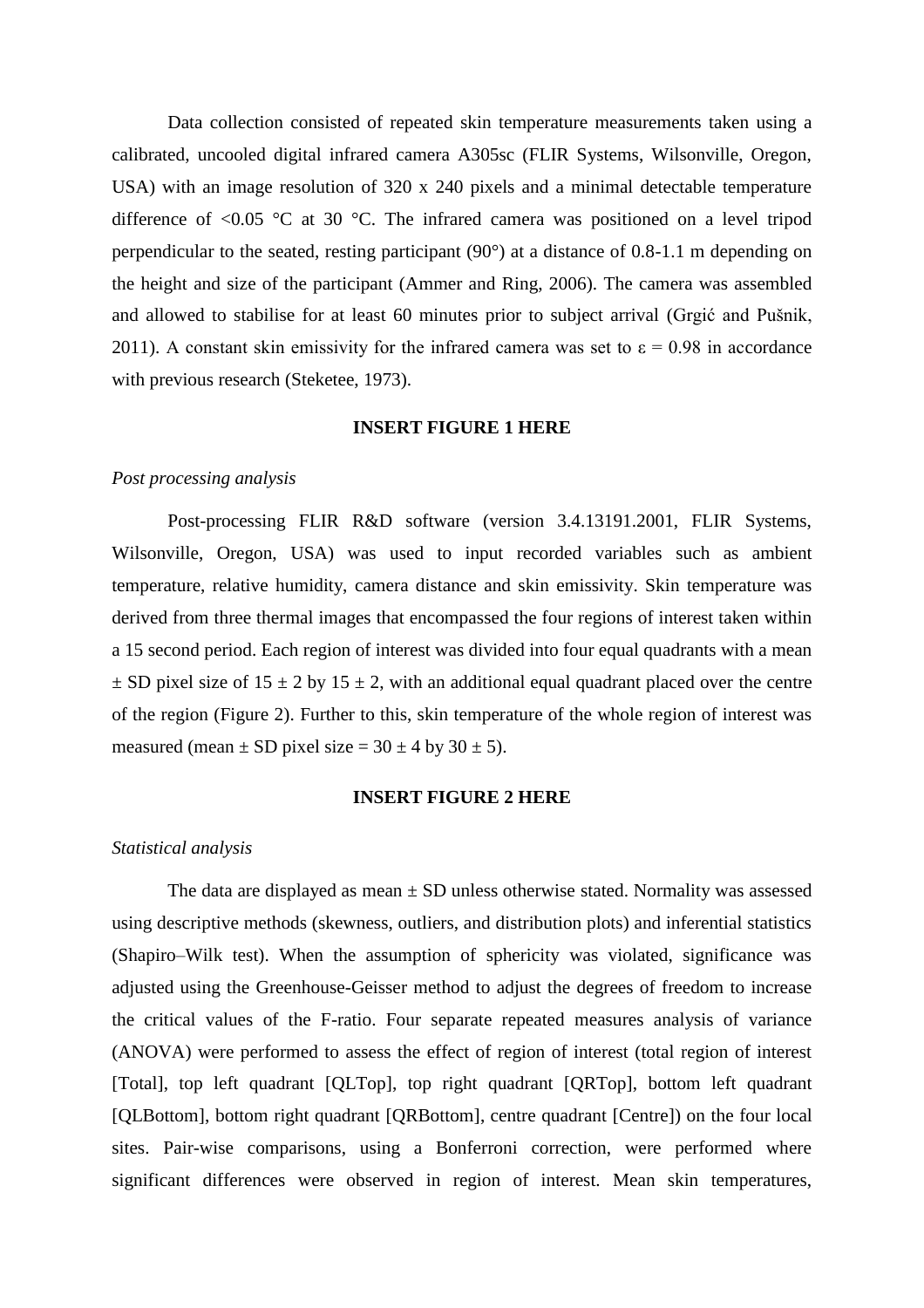calculated using the coolest and the warmest regions of interest at the four local sites, was established for each participant and analyzed using descriptive statistics and a paired sample t-test. All data was analyzed using SPSS (SPSS version 21.0, SPSS Inc., Chicago, USA). Statistical significance for the ANOVA was set to  $P < 0.05$ .

# 3. **Results**

Highly significant main effects for region interest was observed at the neck ( $P =$ 0.009), scapula (P < 0.001) and shin (P = 0.015); but not at the hand (P = 0.482; Figure 3; Table 2). Post hoc differences are displayed in Table 2. The largest difference  $(\pm$  SEM) in local skin temperature between these regions were as follows: neck  $0.2 \pm 0.06$  °C, scapula 0.2  $\pm$  0.03 °C; shin 0.1  $\pm$  0.05 °C and hand 0.1  $\pm$  0.08 °C (Figure 3).

# **INSERT FIGURE 3 HERE**

## **INSERT TABLE 2 HERE**

Mean skin temperature differed by  $0.4 \pm 0.1$  °C (P < 0.001) when calculated using a weighted formula incorporating the minimum and maximum temperature regions of interest at the four locals sites. The associated 95% limits of agreement for these differences was 0.2 to 0.5 °C (Table 3).

# **INSERT TABLE 3 HERE**

# 4. **Discussion**

To the best of our knowledge, this is the first investigation to examine the effects of using multiple regions of interest when calculating mean skin temperature from four local sites in healthy males. Despite local and mean skin temperature being popular outcome measures in clinical settings and in applied human physiological research, it is currently unknown how using different regions on interest may alter the measurement. Established thresholds for localised skin temperature differences of 2.2  $\degree$ C, 2.1  $\degree$ C and 1.4  $\degree$ C have been shown to identify risk, severity or even diagnose diabetic foot ulceration (Lavery et al., 2007), complex regional pain syndrome (Wasner et al., 2002), and overuse knee injury (Hildebrandt et al., 2010), respectively. In the current investigation, the region of interest had a significant effect on three of the four local skin temperatures sites, in addition to mean skin temperature. The largest mean difference observed in the current study was 0.2 °C and 0.4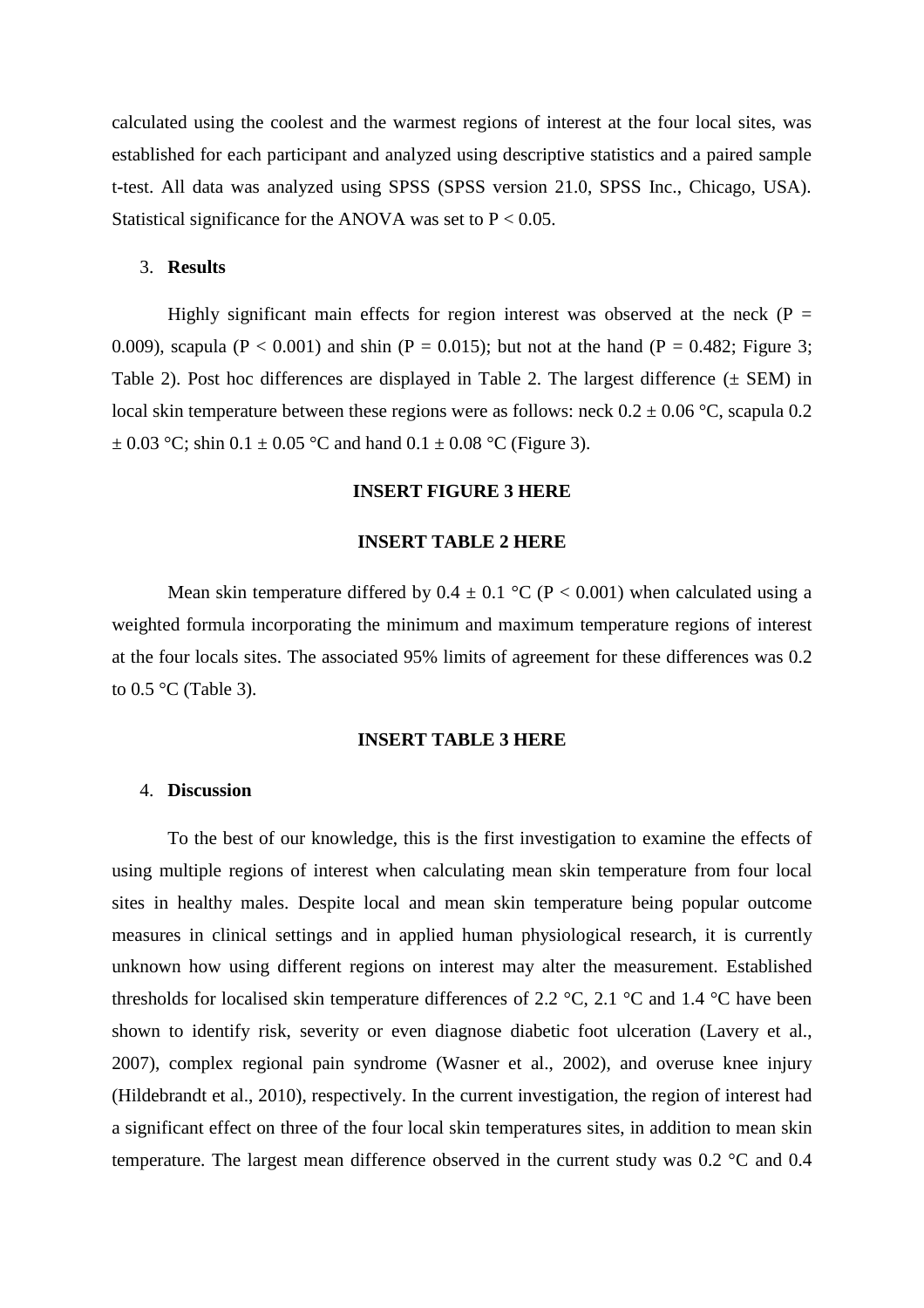°C, for local and mean skin temperature respectively. As such, the present data indicates that region of interest has limited effect in young males at rest; however, its influence on skin temperature during exercise in high ambient environments warrants further research.

Livingstone et al. (1987) investigated the variation in four torso sites, and calculated mean torso temperature to determine the propagation of error using both thermistors and thermography. Livingstone et al. (1987) found skin temperature variability of up to 7.3 ºC across the torso, but poorly defined, non-standardised regions of interest meant that reported variations would be of little practical value for the calculation of mean skin temperature. Frim et al. (1990) investigated variation at four torso sites using five thermistors at each site. Each site consisted of a central thermistor, with 4 other thermistors (above, below, left and right) placed 2.5 cm away from the central thermistor. Although mean ranges (difference between warmest and coolest thermistor at each site) were between 1 to 3 °C depending on the ambient temperature, authors also noted that variations could be up to 7 °C between individuals in identical conditions. The magnitude of these variations significantly exceeds variations found in the current study. However, the use of thermistors in both of these studies carries several limitations influencing variability, including the pressure at which the device is applied (Stoll and Hardy, 1950), the microenvironment created by the contact point (Buono and Ulrich, 1998; Tyler, 2011) and the fact that each measurement is merely a spot reading which would be unlikely to reflect the average temperature of the area (Costello et al., 2012b). Furthermore, both Livingstone et al. (1987) and Frim et al. (1990) conducted investigations using only torso sites. Torso sites have a high variability in subcutaneous adipose tissue distribution and given the role of adiposity in skin temperature (LeBlanc, 1954; Livingstone et al., 1987; Savastano et al., 2009), it would be expected that this demonstrated variability might not apply to other sites. Whilst many weighted equations for mean skin temperature calculation do indeed contain at least one of the selected torso sites (Choi et al., 1997) they also contain other more peripheral sites. In the current investigation, the hand was the only site not to reflect significant differences within the site. It is logical to expect a peripheral site with relatively superficial vasculature, bone and muscle, such as the hand, to show large intra-site variability. Recently, Pascoe et al. (2012) demonstrated that the degree of variability ranged dramatically between the peripheral skin temperature sites. However, the lack of adiposity and minimal convexity of the hand relative to the other three sites may have resulted in a more uniform skin temperature measured with infrared thermography. Temperature error associated with viewing angle and convexity of an object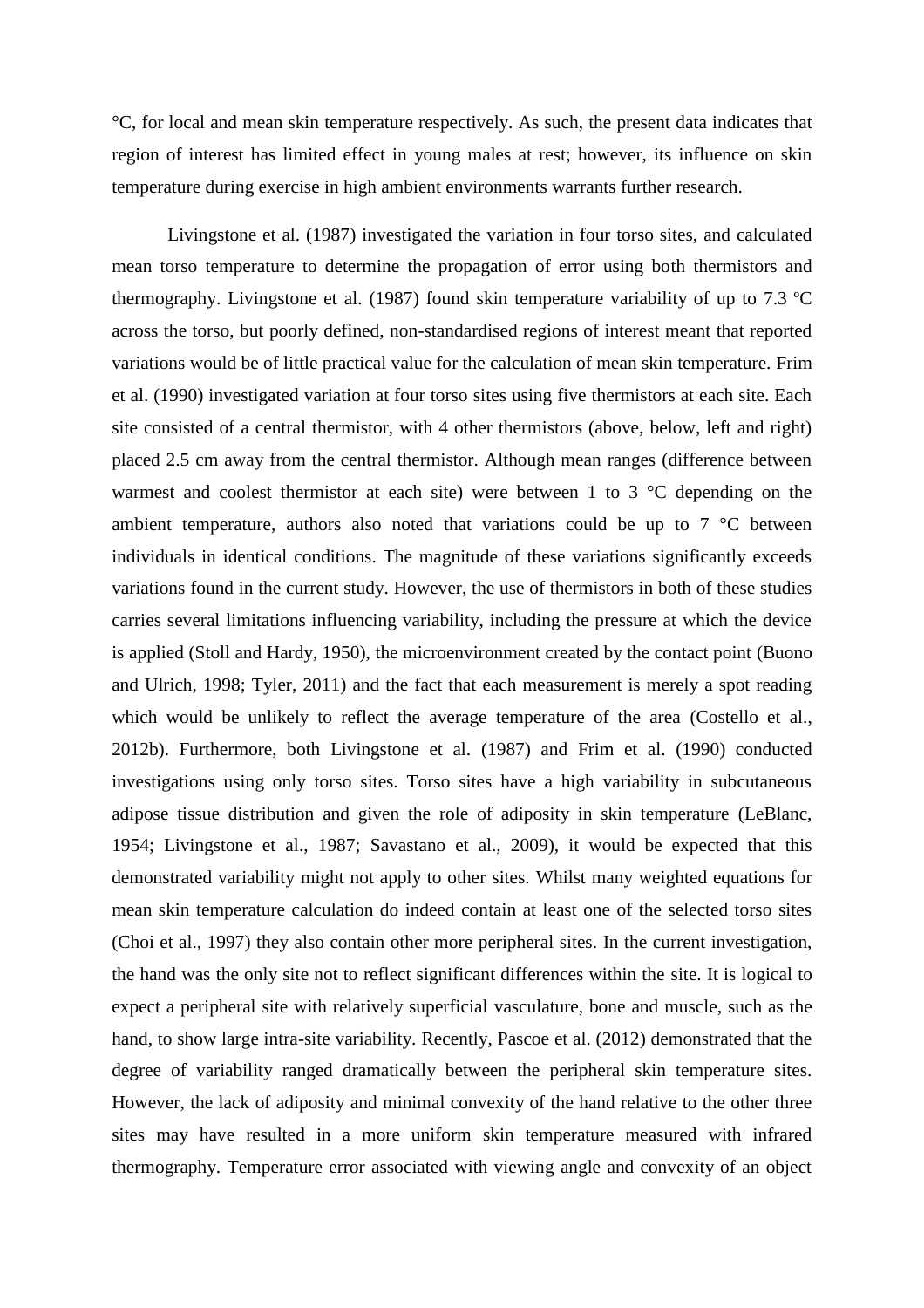have been defined previously (Cheng et al., 2012). Cheng et al. (2012) reported angular deviations of a camera between 40 and 60° against a flat surface and begin to subtly limit the radiative energy measured by the camera, resulting in errors of up to 0.3 °C. The convex nature of the human form influences the true emissivity of a given measurement site, that can result in errors of  $\pm 2$  °C if the viewing angle exceeds 70 to 80° (Cheng et al., 2012). However, the controlled viewing angle in the present study, in addition to the use of regions of interest on surfaces of relatively little convexity, means that reflected emissivity related error was minimal.

The greatest difference observed in the current study was  $0.2 \degree$ C for local, and  $0.4 \degree$ C for mean skin temperature. Despite showing statistical significance (most likely a product of the power of the sample) and some research suggesting these values may be meaningful (Vardasca et al., 2007), each fall within the proposed clinically significant threshold for healthy normalised skin temperature differences of 0.5 °C (Selfe et al., 2008). Interestingly, Pascoe et al. (2012) used infrared thermography to investigate skin temperature variability at 13 sites and attempted to quantify the error in calculating mean skin temperature in environmental conditions of 30 °C, 40% relative humidity. The average range of skin temperature at each site was  $3.19 \pm 0.93$  °C, and for all prediction equations used, mean skin temperature ranged over 3 °C from using the coldest and hottest temperature at each site. However, several methodological problems may be able to explain the contrary results to that reported in the current study. Firstly, the variability in local and mean temperature was conducted using the coldest and hottest temperature at each location. Whilst this was not clearly described, this suggests that researchers used the hottest and coldest single pixel within the area of interest. The use of these values is practically unreasonable as no contact device could measure an area of that small a size. Contrary to this method, the present study used the hottest and coldest average temperature region  $(25 \text{ mm}^2)$  within an appropriately sized local site  $(50 \text{ mm}^2)$ , meaning that the total area encompassed within each region was similar to the measurement area of a contact device (Harper Smith et al., 2010). This methodology resulted in minimal changes in overall mean skin temperature. In addition to this, the demonstration of the regions of interest by Pascoe et al. (2012) suggests two further major limitations. The first is that the regions of interest are quite large, meaning they encompass areas that are not practical for the placement of contact devices. Secondly, the illustration of subject positioning suggests that some portions of the regions of interest were observed at considerable oblique angles to the camera due to the curvature across large skin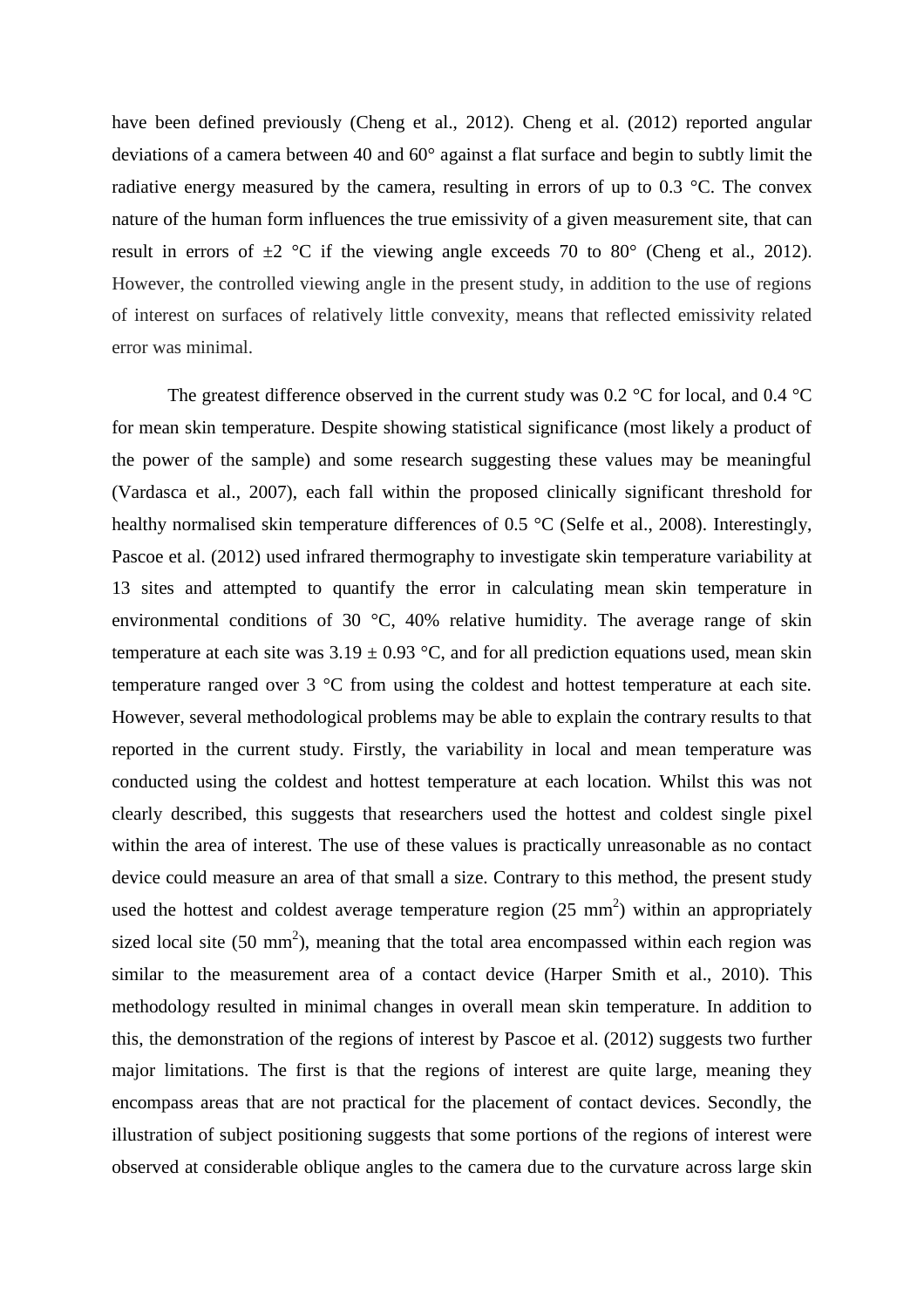sites. Subsequently, measurement errors may have been exacerbated due to the reflected emissivity at the skin surface (Cheng et al., 2012). This introduction of error greatly increases the apparent variability in skin temperature.

The findings of this study are limited to tightly controlled laboratory conditions for young healthy males. Future studies should therefore investigate skin temperature variability in different populations, including females, elderly and injured groups. We were able to rule out erroneous translation of flexible local sites to mean skin temperature during resting, thermoneutral conditions. However, variability and therefore potential error within localised skin sites as a consequence of metabolic heat production and environmental manipulation requires further research. Moreover, the present study used 4-sites commonly used for the calculation of mean skin temperature. It is currently unknown whether the use of other equations, and other local skin temperature sites, will affect the propagation of error into mean skin temperature. Finally, investigation of variability within local skin temperature sites such as the knee, shoulder, elbows and ankles may be of interest due to clinical implications.

# 5. **Conclusion**

Despite finding highly significant differences in neck, scapula and shin, the magnitude of variation at each of these sites was negligible  $(\le 0.3 \degree C)$  in healthy young males at rest in a thermoneutral environment. Furthermore, these variations did not introduce a clinically meaningful error  $(<0.5 \degree C)$  in mean skin temperature. However, further research examining the influence of using different regions of interest to calculate skin temperature during exercise in high ambient environments is warranted.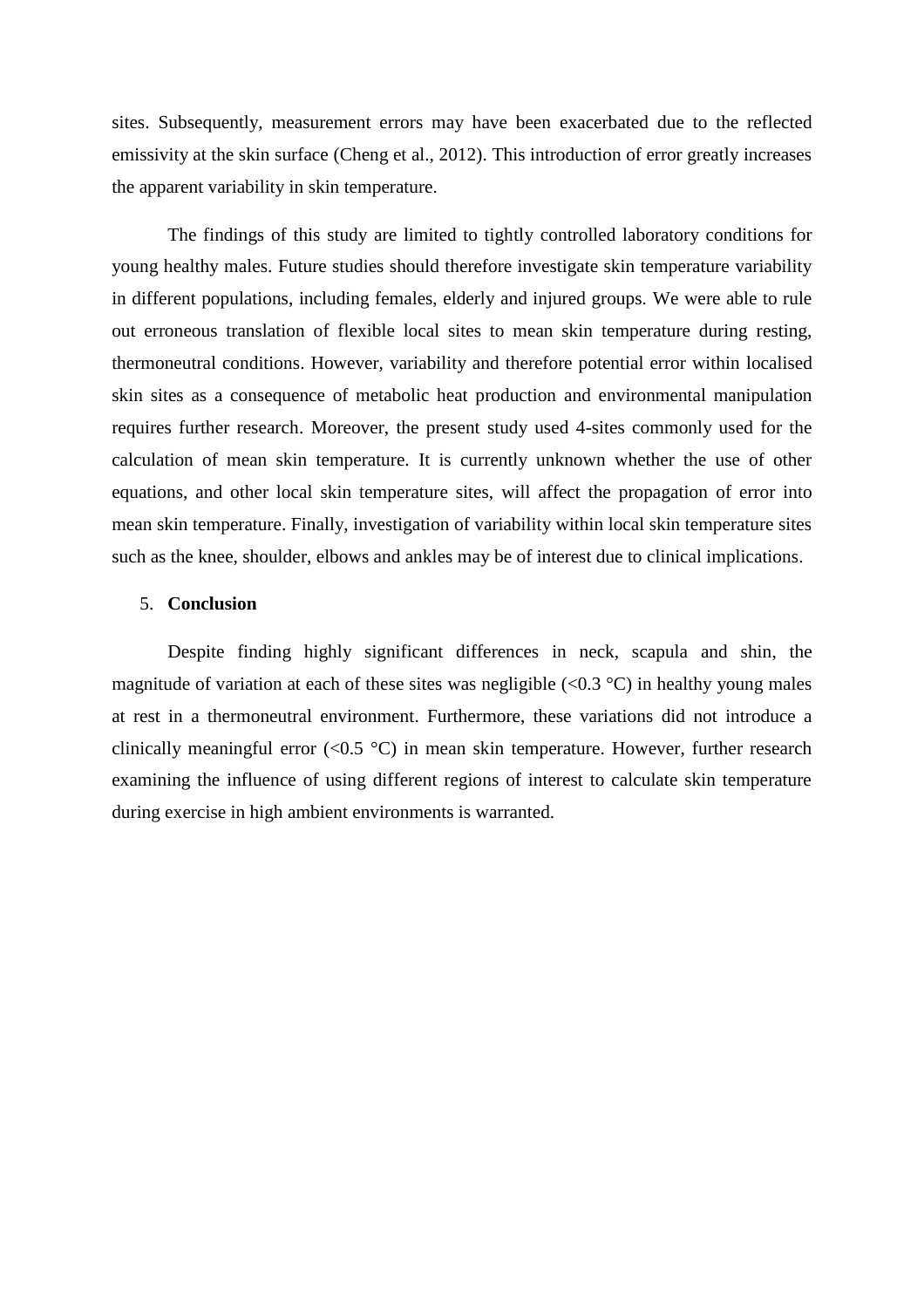## **Vitae**

**Nirav Maniar** has completed a Bachelor of Exercise and Movement Science at Queensland University of Technology. He is currently completing a Masters by Research in the School of Exercise Science at Australian Catholic University in Melbourne. He has completed work in thermal physiology and has current interests in injury prevention and rehabilitation.

**Aaron Bach** is a PhD Candidate in the Institute of Health and Biomedical Innovation, Queensland University of Technology (QUT). He has previously completed a Bachelor in Exercise and Movement Science and a Masters in Applied Research (Exercise Physiology) at QUT. His research topics of interest include performance and training adaptations during environmental extremes such as heat hypoxia and thermoregulatory mechanisms during exercise.

**Ian Stewart** is an Associate Professor based at the Institute of Health and Biomedical Innovation at the Queensland University of Technology, Brisbane, Australia. His main research interests are exercise and environmental physiology.

**Dr. Joseph Costello** is a Research Fellow in exercise physiology at the Institute of Health and Biomedical Innovation in Queensland University of Technology, Brisbane, Australia. He has a keen interest in evidence-based practice in Sport and Exercise Medicine and is currently leading a Cochrane systematic review on the effects of whole body cryotherapy on muscle soreness after exercise.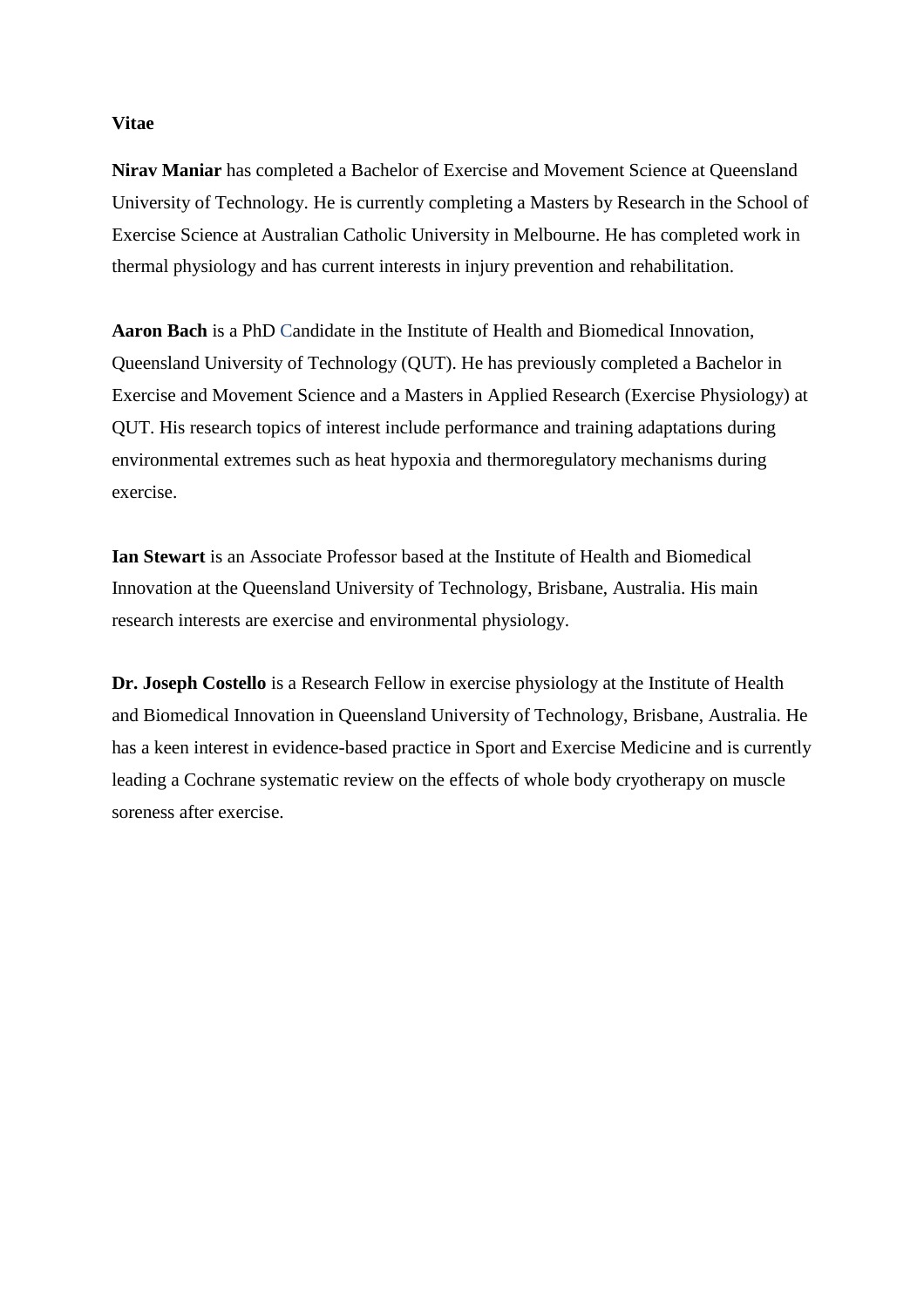## **References**

- Ammer, K. (2003). Need for standardisation of measurements in thermal imaging. Thermography and Lasers in Medicine. Akademickie Centrum Graficzno-Marketigowe Lodart SA, Lodz, 13-18.
- Ammer, K., Ring, E., 2006. Standard procedures for infrared imaging in medicine. CRC Press, Boca Raton.
- Bernard, V., Staffa, E., Mornstein, V., Bourek, A., 2013. Infrared camera assessment of skin surface temperature- effect of emissivity. Physiol. Med. 29, 1-9.
- Braverman, I.M., 2000. The cutaneous microcirculation. J. Invest. Derm. Symp. P. 5, 3-9.
- Buono, M., Ulrich, R., 1998. Comparison of mean skin temperature using 'covered' versus 'uncovered'contact thermistors. Phys. Meas. 19, 297-300.
- Cheng, T.Y., Deng, D., Herman, C., 2012. Curvature effect quantification for in-vivo IR thermography, Int. Mech. Eng. Congress Expo. 2, 127-133.
- Choi, J., Miki, K., Sagawa, S., Shiraki, K., 1997. Evaluation of mean skin temperature formulas by infrared thermography. Int. J. Biometeorol. 41, 68-75.
- Colin, J., Timbal, J., Houdas, Y., Boutelier, C., Guieu, J., 1971. Computation of mean body temperature from rectal and skin temperatures. J. Appl. Physiol. 31, 484-489
- Cooper, T., Trezek, G., 1971. Correlation of thermal properties of some human tissue with water content. Aerosp. Med. 42, 24-27.
- Costello, J., Culligan, K., Selfe, J., Donnelly, A., 2012a. Muscle, skin and core temperature after− 110 C cold air and 8 C water treatment. PloS ONE. 7, 1-8.
- Costello, J., McInerney, C., Bleakley, C., Selfe, J., Donnelly, A., 2012b. The use of thermal imaging in assessing skin temperature following cryotherapy: a review. J. Therm. Biol. 37, 103-110.
- Denoble, A.E., Hall, N., Pieper, C.F., Kraus, V.B., 2010. Patellar skin surface temperature by thermography reflects knee osteoarthritis severity. Clin. Med. Insights. Arthritis Musculoskelet. Disord. 3, 69-75.
- Fournet, D., Ross, L., Voelcker, T., Redortier, B., Havenith, G., 2013. Body mapping of thermoregulatory and perceptual responses of males and females running in the cold. J. Therm. Biol. 38, 339-344.
- Frim, J., Livingstone, S., Reed, L., Nolan, R., Limmer, R., 1990. Body composition and skin temperature variation. J. Appl. Physiol. 68, 540-543.
- Grgić, G., Pušnik, I., 2011. Analysis of thermal imagers. Int. J. Thermophys. 32, 237-247.
- Haidar, S.G., Charity, R.M., Bassi, R.S., Nicolai, P., Singh, B.K., 2006. Knee skin temperature following uncomplicated total knee replacement. Knee. 13, 422-426.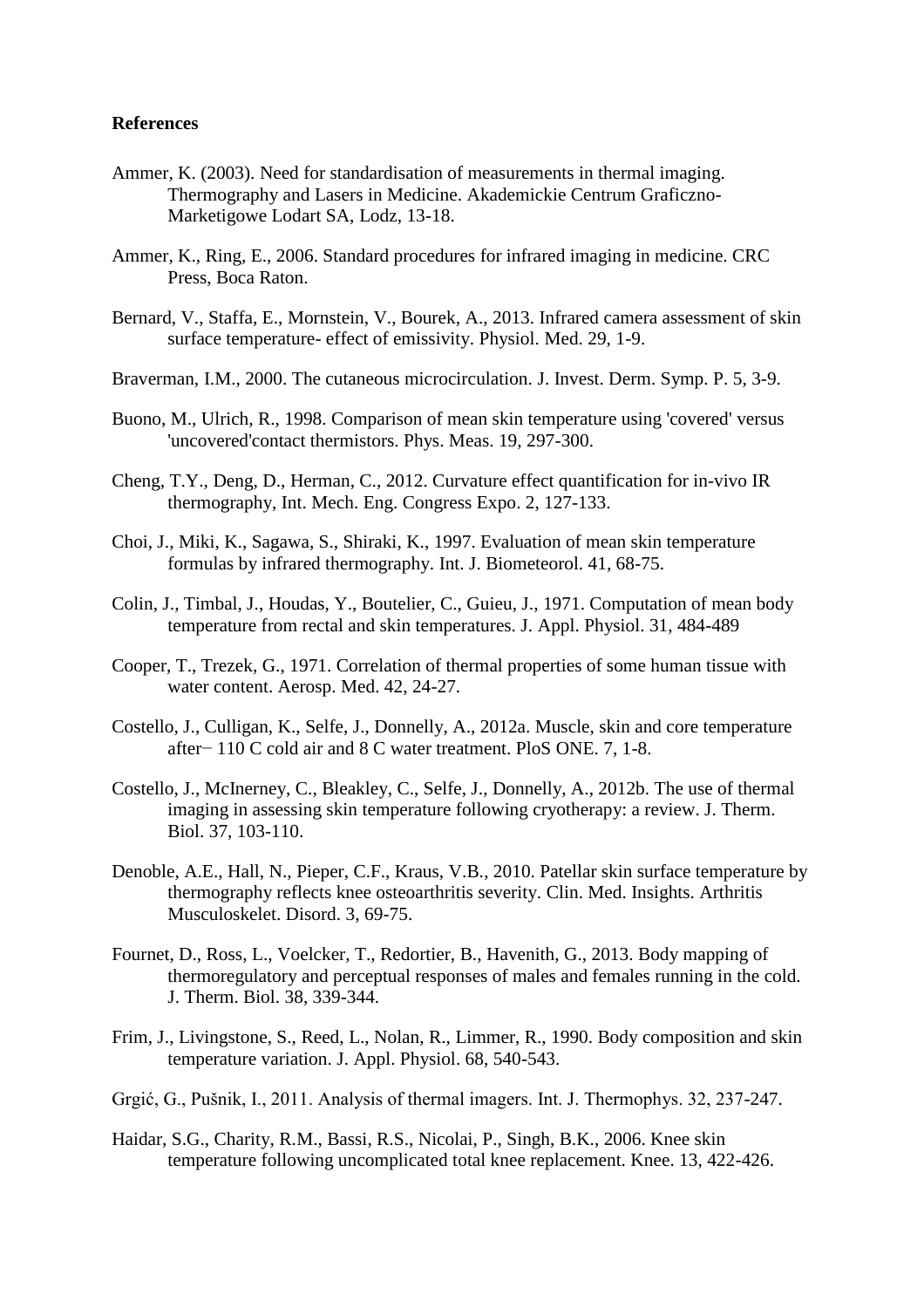- Hardy, J.D., Du Bois, E.F., Soderstrom, G., 1938. The technic of measuring radiation and convection one figure. J. Nutr. 15, 461-475.
- Harper Smith, A.D., Crabtree, D.R., Bilzon, J.L.J., Walsh, N.P., 2010. The validity of wireless iButtons® and thermistors for human skin temperature measurement. Physiol. Med. 31, 95-114.
- Hildebrandt, C., Raschner, C., Ammer, K., 2010. An overview of recent application of medical infrared thermography in sports medicine in Austria. Sensors. 10, 4700-4715.
- International Organisation for Standardisation, 2004. ISO 9886: Ergonomics Evaluation of thermal strain by physiological measurements. International Organization for Standardization Geneva, Switzerland.
- Lavery, L.A., Higgins, K.R., Lanctot, D.R., Constantinides, G.P., Zamorano, R.G., Athanasiou, K.A., Armstrong, D.G., Agrawal, C.M., 2007. Preventing diabetic foot ulcer recurrence in high-risk patients use of temperature monitoring as a selfassessment tool. Diabetes Care. 30, 14-20.
- LeBlanc, J., 1954. Subcutaneous fat and skin temperature. Can. J. Biochem. Physiol. 32, 354- 358.
- Livingstone, S., Nolan, R., Frim, J., Reed, L., Limmer, R., 1987. A thermographic study of the effect of body composition and ambient temperature on the accuracy of mean skin temperature calculations. Eur. J. Appl. Physiol. O. 56, 120-125.
- Ludwig, N., Formenti, D., Gargano, M., Alberti, G., 2014. Skin temperature evaluation by infrared thermography: Comparison of image analysis methods. Infrared Phys. Techn. 62, 1-6.
- Maley, M.J., Eglin, C.M., House, J.R., Tipton, M.J., 2014. The effect of ethnicity on the vascular responses to cold exposure of the extremities. Eur. J. Appl. Physiol. 114, 1- 11.
- Marins, J.C.B., Moreira, D.G., Cano, S.P., Quintana, M.S., Soares, D.D., Fernandes, A.d.A., Silva, F.S.d., Costa, C.M.A., Amorim, P.R.d.S., 2014. Time required to stabilize thermographic images at rest. Infrared Phys. Techn. 65, 30-35.
- Mehra, A., Langkamer, V.G., Day, A., Harris, S., Spencer, R.F., 2005. C reactive protein and skin temperature post total knee replacement. Knee. 12, 297-300.
- Merla, A., Mattei, P.A., Di Donato, L., Romani, G.L., 2010. Thermal imaging of cutaneous temperature modifications in runners during graded exercise. Ann. Biomed. Eng. 38, 158-163.
- Miyakoshi, N., Itoi, E., Sato, K., Suzuki, K., Matsuura, H., 1998. Skin temperature of the shoulder: circadian rhythms in normal and pathologic shoulders. J. Shoulder Elbow Surg. 7, 625-628.
- Olesen, B.W., 1984. How many sites are necessary to estimate a mean skin temperature? In: Hales, J.R.S. (Ed.), Thermal Physiology. Raven Press, New York, pp. 33–38.